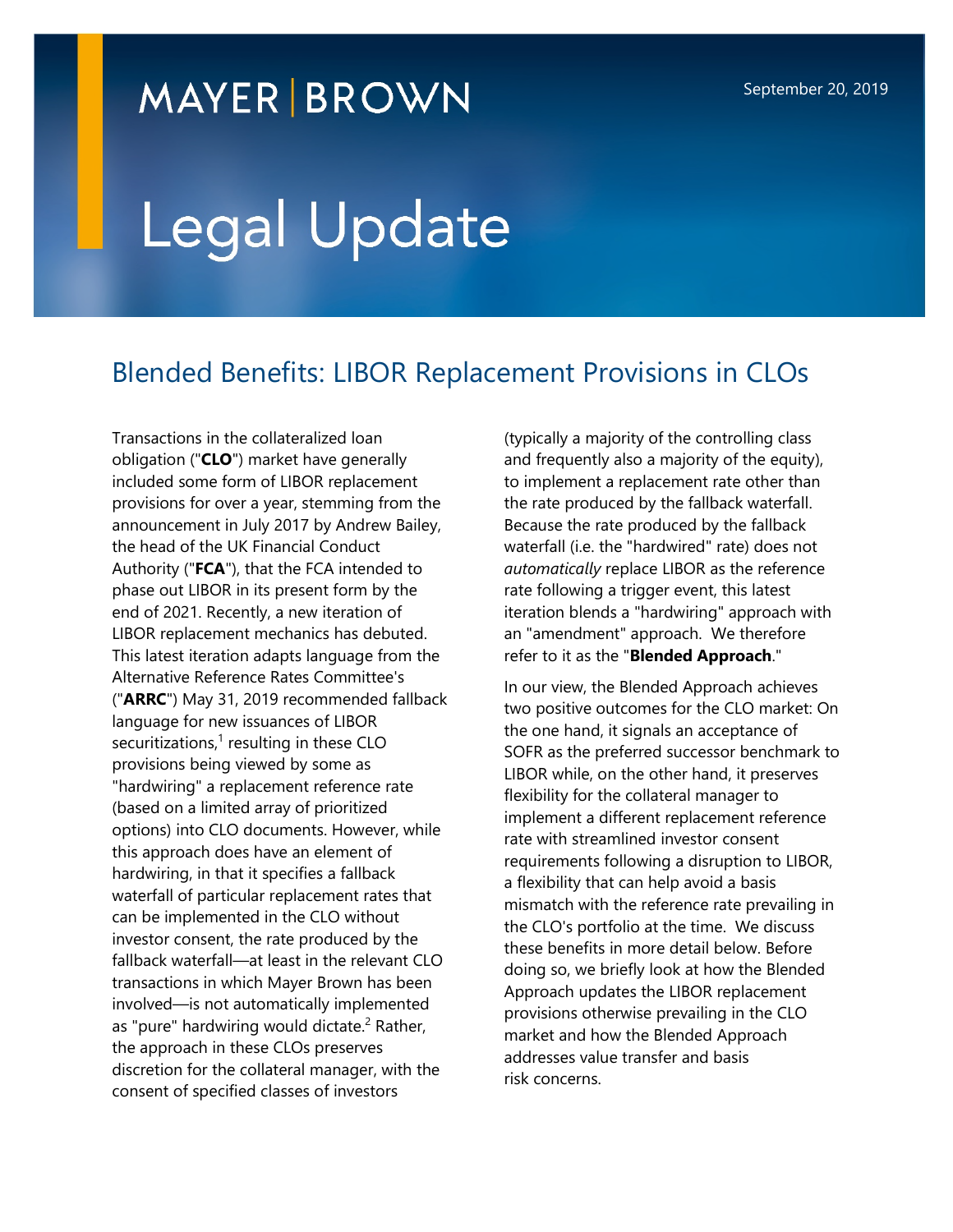## The Amendment Approach to LIBOR Replacement in CLOs

The LIBOR replacement mechanics in CLOs that do not utilize the Blended Approach typically institute a reduced investor consent threshold for a supplemental indenture to change the reference rate applicable to the CLO's liabilities following a trigger event including a complete elimination of investor consent if certain conditions are satisfied, as described below—with the collateral manager being the party responsible for selecting a replacement reference rate.<sup>[3](#page-4-0)</sup> While there has been variation across the CLO market in some particulars of this approach, for simplicity we will refer to this approach as the

#### "**Amendment Approach**."

Under many versions of the Amendment Approach, if the collateral manager selects a replacement reference rate that satisfies certain specified criteria (a "**Specified Rate**"), no investor consent is required to implement that replacement reference rate. The collateral manager may also select a replacement reference rate other than a Specified Rate, but the use of that other rate requires consent from a majority of the controlling class plus, frequently, consent from a majority of the equity.<sup>[4](#page-4-0)</sup>

The primary evolution embodied in the Blended Approach is the replacement of the Specified Rate concept with a fallback waterfall of replacement reference rates based on the ARRC's fallback waterfall for new issuances of LIBOR securitizations (the "**ARRC-Based Waterfall**") that specifies a SOFRbased reference rate in the first and second instances as the replacement rate that can be implemented without investor consent,<sup>[5](#page-4-0)</sup> while preserving the flexibility of the collateral manager (subject to a streamlined set of investor consents) to select a rate other than the one resulting from the ARRC-Based Waterfall.

### Value Transfer and Basis Risk **Considerations**

Two of the central concerns that LIBOR succession mechanics aim to address are value transfer and basis risk. Based on current information about the loan market and the future of LIBOR, at this time we believe that the Blended Approach addresses these concerns in a way that, for CLO transactions, is superior to a "pure" hardwired approach that would automatically implement a predetermined successor reference rate following a trigger event.

**Value transfer.** First, automating the implementation of the replacement benchmark at the CLO level before the identity of the replacement benchmark is known at the underlying asset level may produce value transfer, because the replacement benchmark at the CLO level may favor either debt investors or equity investors relative to the rate being earned on the CLO's portfolio, and no class of investors will be able to prevent this value transfer because no class of investors will be entitled to consent rights in relation to the replacement benchmark (nor will the collateral manager have any ability to prevent implementation). The Blended Approach mitigates this problem because the collateral manager is not required to implement the rate produced by the ARRC-Based Waterfall but can implement another rate with investor consent. Nevertheless, the risk is not completely eliminated because value transfer could still result if the collateral manager elects to use the rate resulting from the ARRC-Based Waterfall, which the collateral manager is entitled to do without investor consent  $6$ 

The Blended Approach also mitigates value transfer as compared to the Amendment Approach in that the Blended Approach more precisely weds the selection of the spread modifier (often referred to as the "benchmark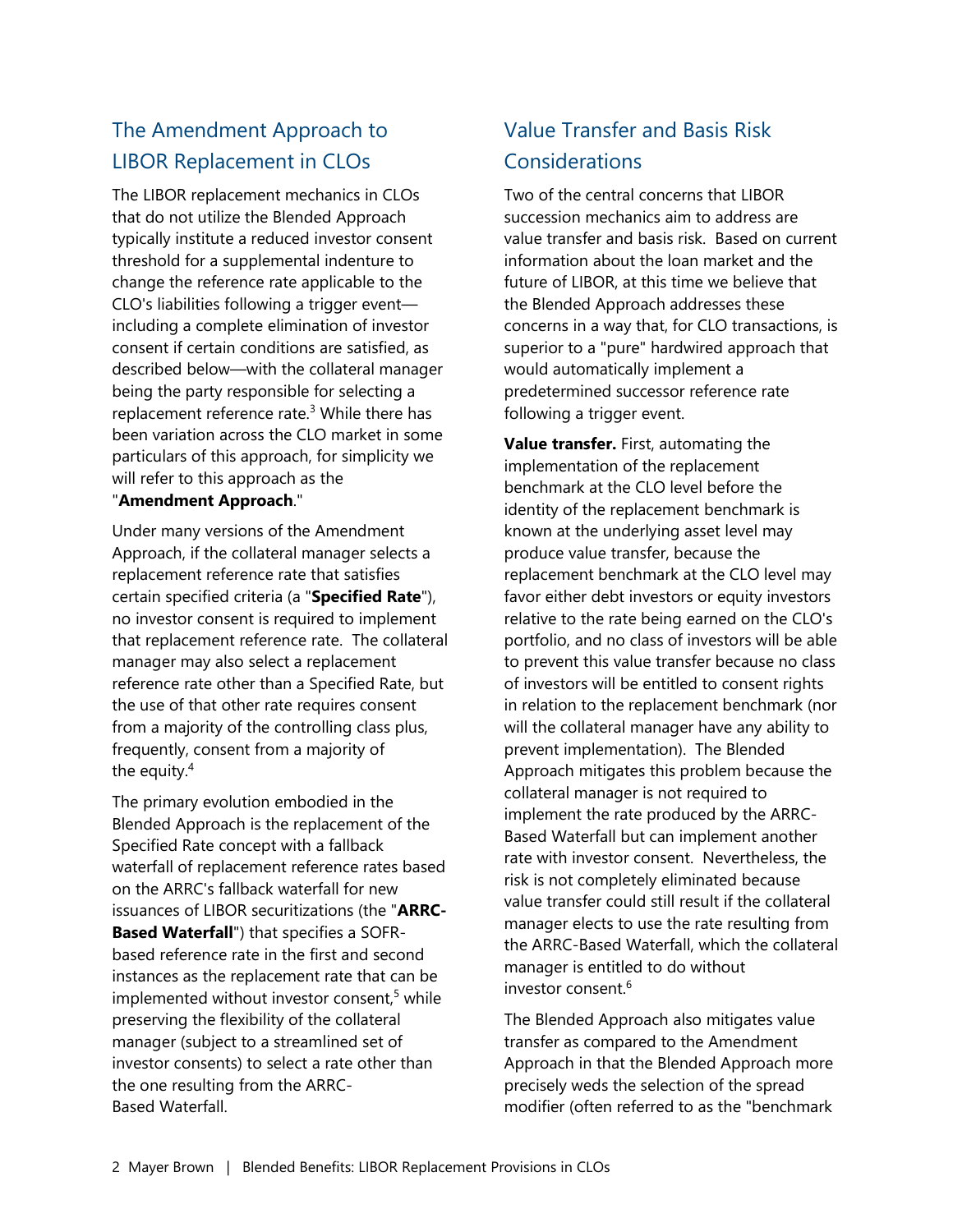replacement adjustment") to the selection of the replacement base rate, thereby ensuring that the modifier and base rate are appropriately paired to create a rate that most closely approximates LIBOR.

**Basis risk.** Second, automating the implementation of the replacement benchmark at the CLO level before the identity of the replacement rate is known at the underlying asset level may produce basis risk because, if the fallback waterfall at the CLO level results in a replacement benchmark that is different from the one that is prevailing in the loan market at the time, there will be a mismatch between the interest rate that the CLO earns on its assets and the interest rate it must pay on its liabilities, which could reduce returns to the CLO's equity investors and potentially also adversely affect payments to one or more classes of the CLO's debt investors. Although current indications are that the consensus replacement benchmark in the loan market will be some form of SOFR (which would be consistent with the initial outputs of the ARRC-Based Waterfall), at this stage it remains unknown whether and, if so, when, SOFR will ultimately be the prevailing rate in the loan market.<sup>[7](#page-4-0)</sup>

The Blended Approach mitigates basis risk by permitting the collateral manager (with specified investor consents) to implement a rate other than the rate produced by the ARRC-Based Waterfall, which the collateral manager could be expected to do if the loan market had adopted a different rate than the one produced by the ARRC-Based Waterfall. Since CLOs repackage loan exposures, there is a risk for CLOs in getting out in front of the loan market on benchmark replacement and committing to a specific replacement rate before the loan market does. And even if the replacement rates in the CLO market and the loan market ultimately end up being the same, a difference in the timing of the transitions in the respective markets could produce basis

risk during the transition period. We believe that, in and of itself, favors the flexibility afforded by the Blended Approach.

To fully benefit from the mitigation of basis risk provided by the Blended Approach, we further recommend that market participants adopting the Blended Approach include a trigger event that occurs if a specified percentage (e.g., more than 50% by principal amount) of the loans in the CLO's portfolio use a benchmark other than LIBOR (an "**Asset Replacement Percentage**" concept), which is not uniformly included as a trigger by CLOs using the Amendment Approach. The Asset Replacement Percentage trigger can help to mitigate basis risk in the event that the loan market adopts a replacement benchmark before there has been a disruption to or cessation of LIBOR. In general, it would, of course, be a desirable outcome for the financial markets if the loan market adopts a successor benchmark before a LIBOR disruption occurs, but at the CLO level that would introduce basis risk if, due to the absence of a relevant pre-disruption trigger event, the CLO cannot respond through a streamlined amendment process to implement a benchmark replacement.

#### Conclusion: Benefits of the Blended Approach

While automatic implementation of a hardwired replacement rate following a disruption to LIBOR will undoubtedly be a desirable outcome in the CLO market in the future when there is certainty and complete information about the benchmark that will replace LIBOR in the loan market, the current environment is one of imperfect information. We believe that, in these circumstances and at this time, the Blended Approach for CLOs strikes a workable balance between signaling support for a SOFR-based replacement reference rate and preserving flexibility to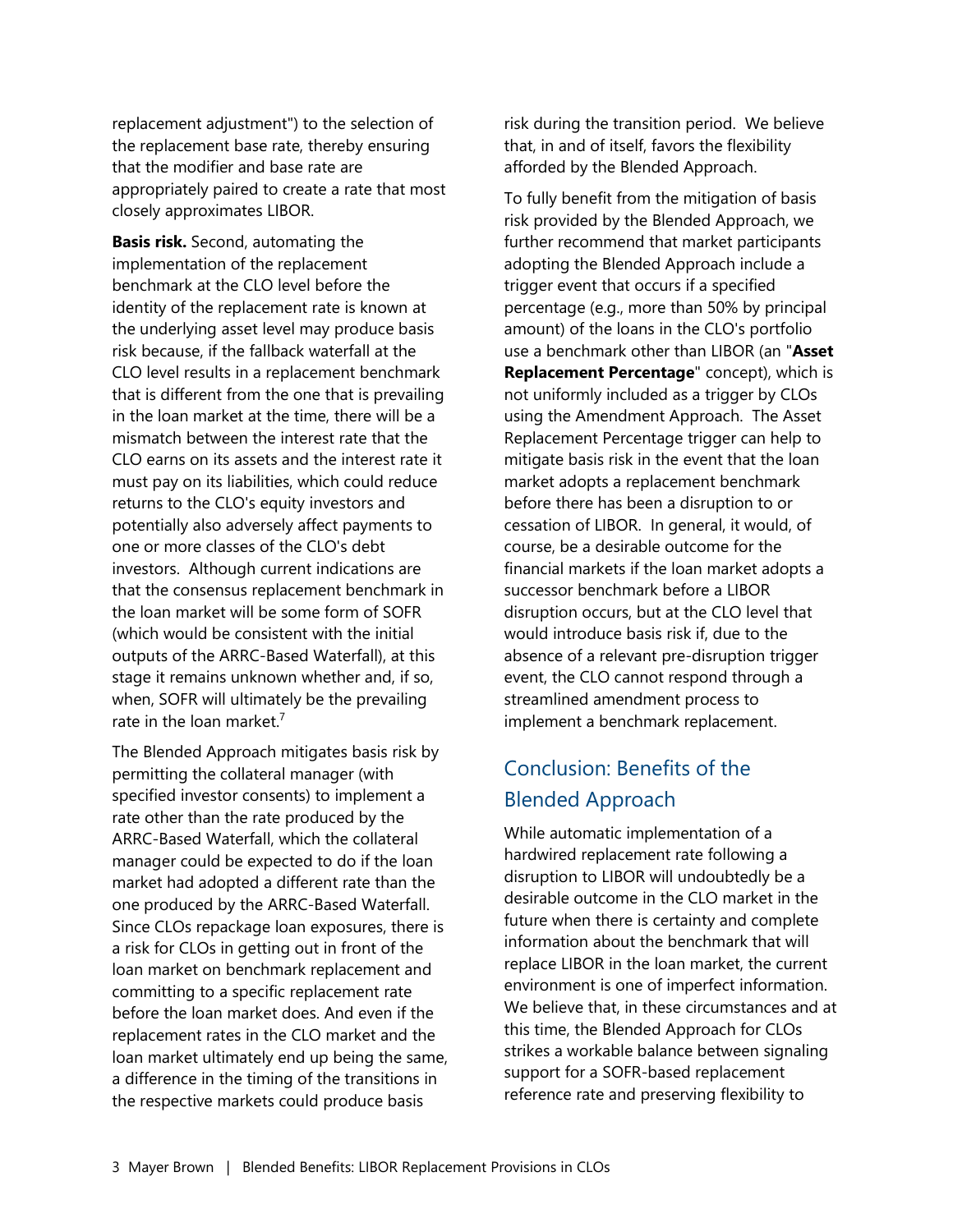mitigate basis risk and value transfer related to the replacement of LIBOR.

First, the Blended Approach signals to the CLO and loan markets an acceptance of SOFR as the preferred benchmark rate to replace LIBOR. It is desirable for the stability of the financial markets that they coalesce around a single replacement for LIBOR, and the Blended Approach indicates that the relevant CLO investors are comfortable enough with SOFR to accept it as a replacement rate at the CLO level without a requirement that investors give consent at the time of the transition. In fact, to be more specific, the Blended Approach signals that a SOFR-based benchmark will be acceptable to the relevant CLO investors as a replacement reference rate even if term SOFR is not available at the time of the transition. The fact that the Blended Approach is being adopted in some CLOs at a time when term SOFR is not currently available (other than as an indicative rate) demonstrates investor acceptance of the possibility that compounded SOFR, the second option in the ARRC-Based Waterfall after term SOFR, may be implemented in the CLO without investor consent.<sup>[8](#page-4-0)</sup> This is a meaningful indication that SOFR is the preferred LIBOR replacement, even if term SOFR never materializes.

Second, it is a positive outcome for the CLO market, in our view, if the rate resulting from the "hardwired" ARRC-Based Waterfall is not automatically or necessarily implemented by the collateral manager. While the stability of the financial markets is a goal shared by CLO market participants, until there is greater certainty around the actual replacement benchmark that will be adopted by the loan market, we are concerned that committing CLOs to automatic benchmark replacement with a specified rate could produce an opposite, destabilizing result by causing a basis mismatch with the CLO's assets if the

loan market has not yet transitioned to a successor rate or, worse, has implemented a different replacement rate. We believe that, to minimize basis risk, it is beneficial for CLO indentures to continue to include flexibility for the CLO to amend its reference rate to match the successor benchmark that ultimately prevails in the loan market.

*For more information about the topics raised in this Legal Update, please contact any of the following lawyers.* 

#### AUTHORS:

**Ryan Suda** +1 212 506 2581 [rsuda@mayerbrown.com](mailto:rsuda@mayerbrown.com)

**J. Paul Forrester** +1 312 701 7366 [jforrester@mayerbrown.com](mailto:jforrester@mayerbrown.com)

**Sagi Tamir** +1 212 506 2583 [stamir@mayerbrown.com](mailto:stamir@mayerbrown.com)

**Joanna C. Nicholas** +1 212 506 2272 [jnicholas@mayerbrown.com](mailto:jnicholas@mayerbrown.com)

**Arthur S. Rublin** +1 212 506 2207 [arublin@mayerbrown.com](mailto:arublin@mayerbrown.com) 

#### OTHER CONTACTS:

**Keith F. Oberkfell** +1 704 444 3549 [koberkfell@mayerbrown.com](mailto:koberkfell@mayerbrown.com)

**Glenn G. Kunkes** +1 704 444 3551 [gkunkes@mayerbrown.com](mailto:gkunkes@mayerbrown.com)

**Joseph C. LaBaw** +1 212 506 2159 [jlabaw@mayerbrown.com](mailto:jlabaw@mayerbrown.com)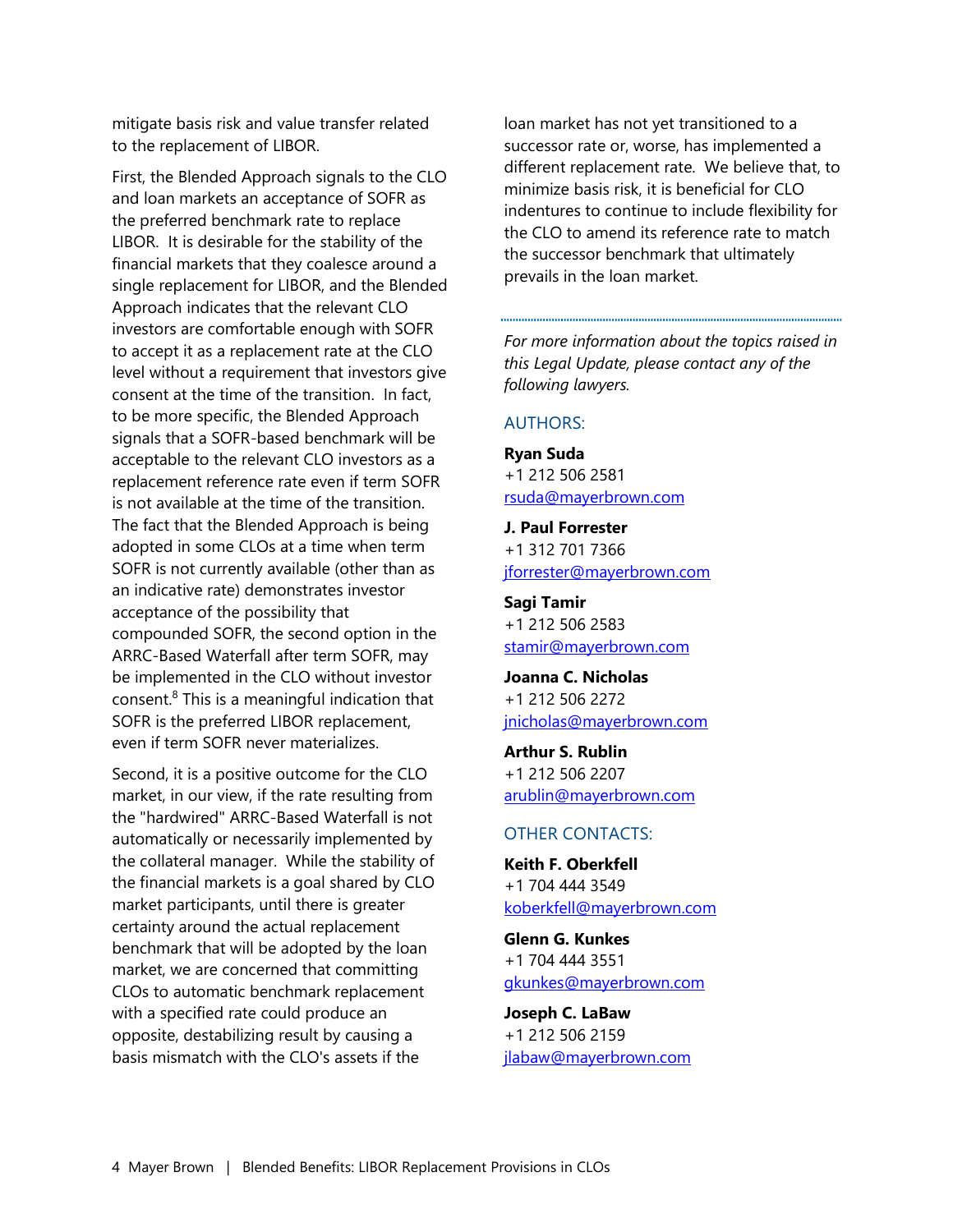#### <span id="page-4-0"></span>**Endnotes**

- <sup>1</sup> The ARRC's recommended language is at [https://www.newyorkfed.org/medialibrary/Microsites/arrc/f](https://www.newyorkfed.org/medialibrary/Microsites/arrc/files/2019/Securitization_Fallback_Language.pdf) iles/2019/Securitization\_Fallback\_Language.pdf.
- 2 It has come to our attention that there may have been CLO transactions issued after the original publication of this article in September 2019 that provided for a form of "pure" hardwiring such that if the replacement benchmark produced by the fallback waterfall is either term SOFR or compounded SOFR, that benchmark is automatically implemented. Mayer Brown has not been involved in transactions taking that approach and, for the reasons stated herein, we continue to believe that—at this time— "pure" hardwiring presents a greater risk of value transfer and basis mismatch than the Blended Approach and, therefore, the Blended Approach remains the preferable approach to LIBOR replacement in CLOs.
- <sup>3</sup> In the absence of such mechanics, a change to the reference rate would generally be expected to require the consent of 100% of the holders of every class of securities.
- 4 In many CLOs using the Amendment Approach, the Specified Rate is defined as the rate recognized or acknowledged by the Loan Syndications & Trading Association or ARRC, the rate used by 50% or more of the floating rate assets in the CLO portfolio or the rate used by 50% or more of new issue CLO liabilities issued over a specified lookback period.
- <sup>5</sup> The first replacement benchmark specified by the ARRC-Based Waterfall of replacement reference rates used in the Blended Approach is term SOFR (plus a spread modifier). If term SOFR is not available, the next replacement benchmark specified is compounded SOFR (plus a spread modifier). Since spot SOFR already exists, compounded SOFR already exists as well, making it unlikely that any of the other benchmarks included in the ARRC-Based Waterfall will come into play.
- <sup>6</sup> Market participants could consider modifications to the Blended Approach in order to further mitigate the risks of value transfer and basis mismatch. For example, the CLO indenture could grant an objection right to one or more classes of investors that applies if a specified percentage (e.g., more than 50% by principal amount) of loans in the CLO's portfolio are accruing interest based on a benchmark rate that is different from the rate resulting from the application of the ARRC-Based Waterfall. Alternatively, in lieu of investor objection rights, the ARRC-Based Waterfall could be modified to provide that if a specified percentage of loans in the CLO's portfolio are accruing interest based on a benchmark rate that is different from the rate that would otherwise result from

the application of the ARRC-Based Waterfall, the rate prevailing among the loans in the CLO's portfolio would instead be the benchmark that could be implemented by the collateral manager without investor consent. Another possibility is that the collateral manager could be given discretion not only to implement a replacement rate other than the rate produced by the ARRC-Based Waterfall but also to defer implementation of a replacement rate until a specified percentage of loans in the CLO's portfolio were accruing interest based on a benchmark rate other than LIBOR.

- <sup>7</sup> Unlike some forms of traditional securitization that may be more suited to automated benchmark replacement provisions, CLOs have little control over the benchmark that will apply to the CLO assets, which, in the case of most CLOs of broadly syndicated loans, are purchased in the open market from third parties. Credit agreements in the broadly syndicated loan market have not yet implemented hardwired benchmark replacement mechanics that will prescribe SOFR as the successor rate to LIBOR but instead are generally adopting an amendment approach that requires lender consent to implement a replacement. To the extent that CLOs hold minority positions in loan facilities, CLOs will not necessarily be able to control the identity of the replacement rate selected by lenders if replacement does not require the unanimous vote of the lenders. Additionally, new information may arise or new developments may occur that could cause the loan market to implement a consensus replacement benchmark other than SOFR.
- <sup>8</sup> Presumably, a reputable collateral manager would not implement compounded SOFR if a SOFR-based benchmark were not prevailing in the loan market at the time, but the fact remains that under the Blended Approach, investors do cede control in relation to the implementation of the rate produced by the ARRC-Based Waterfall. If the collateral manager is unable to garner approval for a given alternative rate from investors at both the top and bottom of the CLO capital stack, investors could be stuck with SOFR even if a better alternative were available at the time.